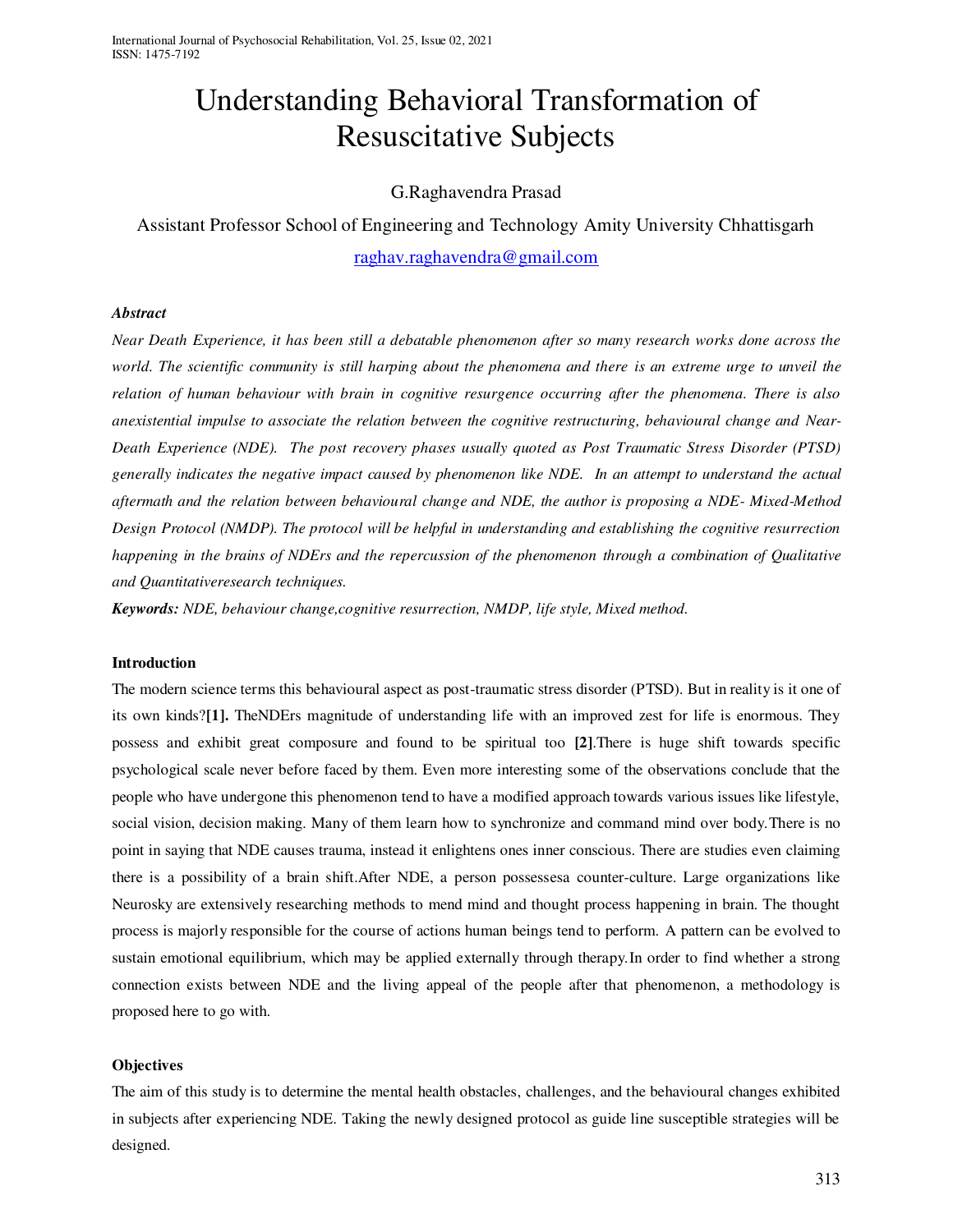The explicit objectives are

- to determine the relation between Cognitive resurrection and NDE.
- to explore the positive traits exhibited by NDErs' after the Phenomenon.
- to understand the Gap between Medical science and Metaphysics while studying NDE.

## **Methodology**

The current design is based on Mixed Methods convergent parallel design approach giving us the broad way understanding both the quantitative and qualitative information's. The complete flow of study is categorized into four stages.



**Figure 1.** Design Flow

#### *Group Selection*

In order to get the real impact of the phenomenon, two groups will be identified based on a random sampling methodology. The people are chosen by a cross sectional survey. The sampling of people is divided into two categories namely control group and Experimental group. The Control Group will be common people who have not undergone NDE. The Experimental Group will be the ones who have undergone NDE. The Experimental Group are chosen with respect to various testimonials claims and associations like IANDS where the convergence of NDE people occur. After getting the informed acceptance consent and ethical clearance, study will be carried out. The parameters are defined on what basis the sampling should be done across two groups. The sampling parameters are some common scaling factors such as i) Age Group ii) Health Issues iii) BMI Scale iv) Socio-Cultural Environment etc. The parameters are chosen in such a way that both the cases are the same except absence/presence of Near Death phenomenon.

#### *Assessments*

The second phase of the flow design will be the analysis done on the basis of sequence of physiological and sociopsychological factors. Both the groups will be given a set of questionnaires whichis categorized into i) Emotional Component ii) Cognitive component iii)Psychological component**[3]**.The output of the questionnaire will be the input of the assessment tool. The control group and the experimental group are assessed by the standard measures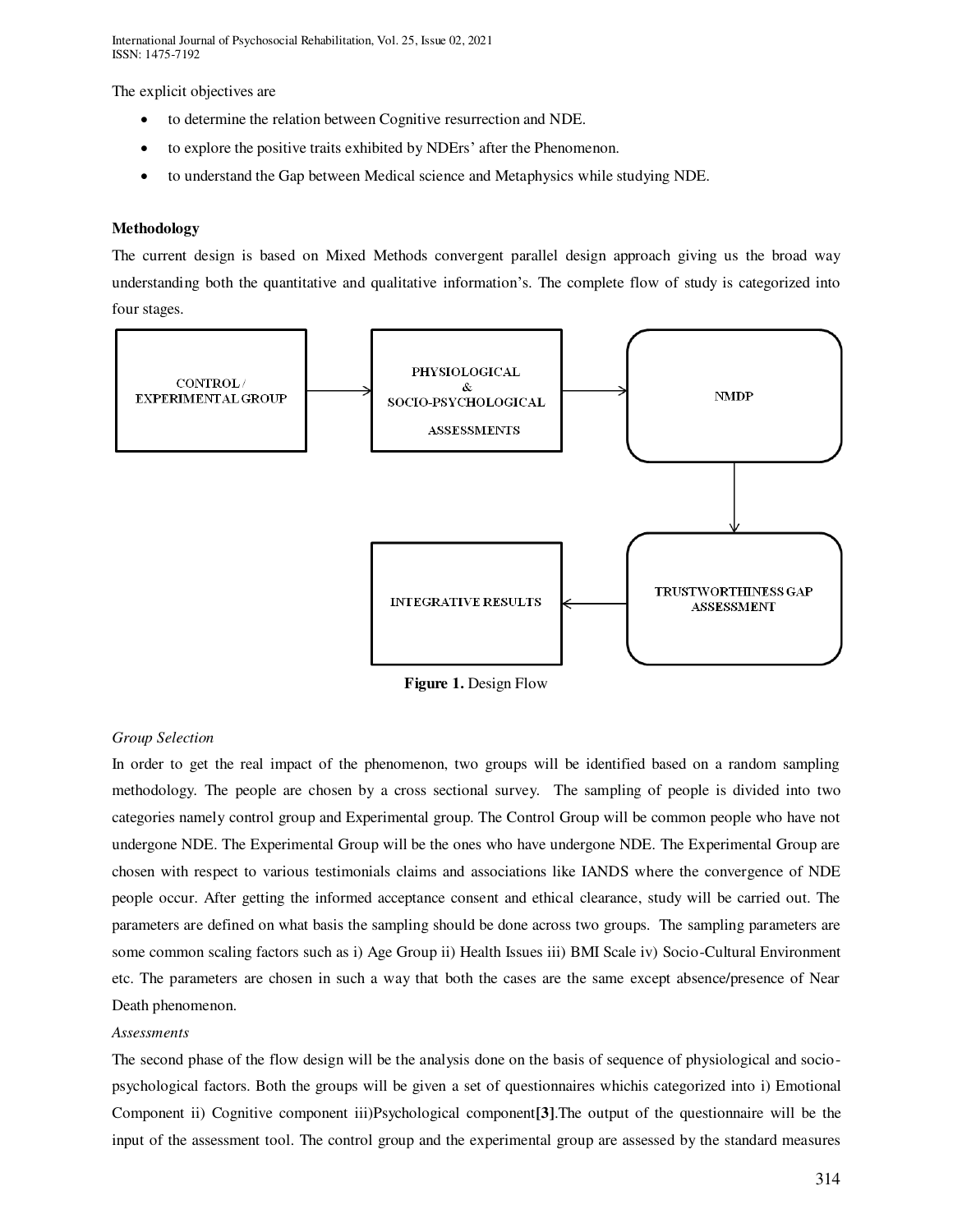like In Depth Interviews(IDI), Focussed Group Discussions(FGD). The result is extracted as raw data from IDI & FGD and analyzed for various interpretations according to requiring standards.

# *Categorizing NDE*

The biggest challenge one may visage is justifying the identified NDErs.In that case we need a reliable scientific mechanism to perform that operation. There are 21 affective states exhibited by NDE people. From states like a) Thought Content b) Perceptual Content are given increased weightage. The Weight Core Experience Index(WCEI)is taken on basis of arbitrarily weighted items to assess NDE scale **[4]**. Indicators which contribute to temporal orders like peace and contentment, transcendental feel are considered as decisive factors for both assessments of NDE as well as to signify the positivity felt. The triangulation of data is done over the techniques in order to remove the ambiguity of the data sets.

# *Structure ofNMDP*

There are four features which determine the success of any protocol. StudyDesign, Data Collection, Data Analysis and Data Interpretation.NMDP is a systematically designed protocol to address the challenges faced. The major design is based on Convergent Parallel System Design.



**Figure 2.** NMD Protocol(NMDP)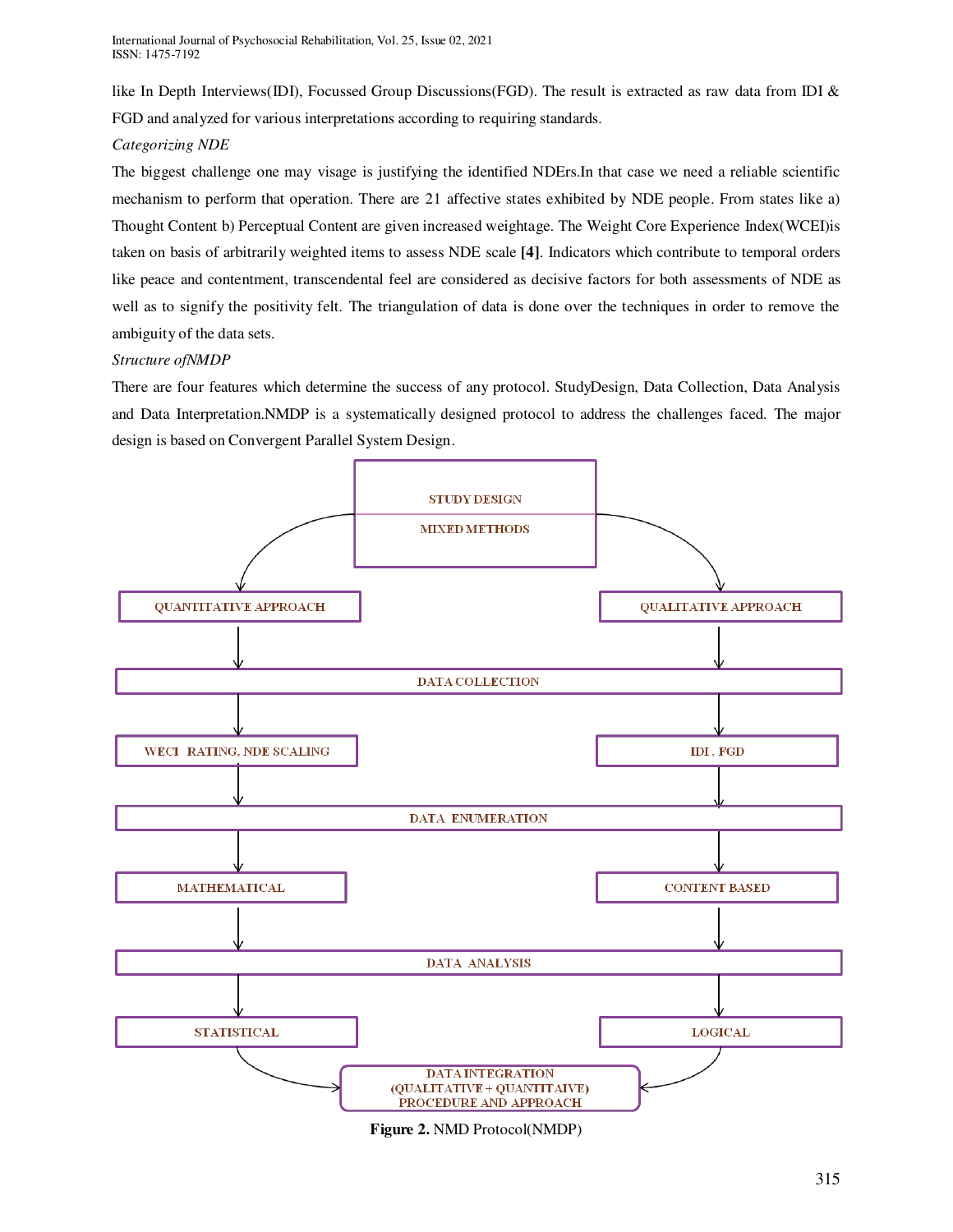The third phase of the design is the implementation of the protocol itself. Here the study incorporates two divisions i.e.) Non-NDErs' and NDErs'. The method is applied over both the categories of people. Convergent Parallel System Design is an approach where the Quantitative and Qualitative approach towards the same data is executed. After processing both perspectives, a systematic mean of integrating the two approaches is defined in order to yield the result.

# *Quantitative Approach*

A Custom WECI (Ring's)which was designed and implemented by Greyson is taken for the analysis. The Association between the states like a) Thought Content b) Perceptual Content is evaluated by Chi-Square test. The Average of the obtained data is presented by  $\pm$  SD. Pearson's product moment correlation coefficient (p) is taken as 0.1 as level of significance. A Customdesigned Greyson'sNDE scale is adapted, which is classified into three psychological clustersi)Cognitive Component ii) Affective Component and iii) Transcendental Component**[5,6]**. After enabling the association among these states, the data obtained is getting enumerated. The mean scores for the

both the components are drawn. The Data is analyzed statistically using software's like IBM SPSS to give the data a meaningful mathematical association. The mean values are analyzed also by regression.

# *Qualitative Approach*

Simultaneously the qualitative component is carried out through FGD / IDI with respect to Non-NDErs' and NDErs'. The Non-NDErs' will be screened with both IDI and FGD. The debate topics for FGD can be some general aspects such as opinion about living style, quality of life etc. The IDI with NDErs' may give us the minute sensitive details in the process of understanding the phenomenon. Both the FGD and IDI are recorded for the two divisions under the supervision of a moderator and they are transcribed as raw data.

The data from that raw abstract is derived and presented in accordance to the content to be presented. The data extracted is analyzed carefully and their psychological persona is recorded. The phenomenon vs the behaviour modification if any is looked into precisely. A logical analysis is also done with the available data and their relevance to each other. Hence more or less the analysis may be theme oriented in this phase.

# *Data Integration*

Once both the procedures are adapted concurrently, the statistical analysis and the logical analysis are integrated in a scientific manner such that the representation of both quantitative aspect and the qualitative approach are equally weighed. The integration will more towards the procedure and the product of the combination of the two approaches. This step helps in finding a common balanced approach of handling the result of both approaches, which enables and ensures that there exists no gap or minimal gap in data interpretation.

# **Results and Discussion**

# *Trustworthiness / Gap Assessment*

The fourth phase of the design is the portion in which the credibility of the process undergone is verified. The method handled in order to verify this is 'Data Triangulation'. It is one of the methods where the association of data in each other's perspective is analyzed and verified. Hence there existsuniformity in presentation of the contents and validity is strengthened. The gaps if any identified are rectified by repeated measures of stabling causage link among them. By ensuring these measures the design becomes robust and flexible to adapt and adjust the changes. Hence the trustworthiness of the entire flow becomes justified. The integrated results are tabulated to arrive at a deciding point